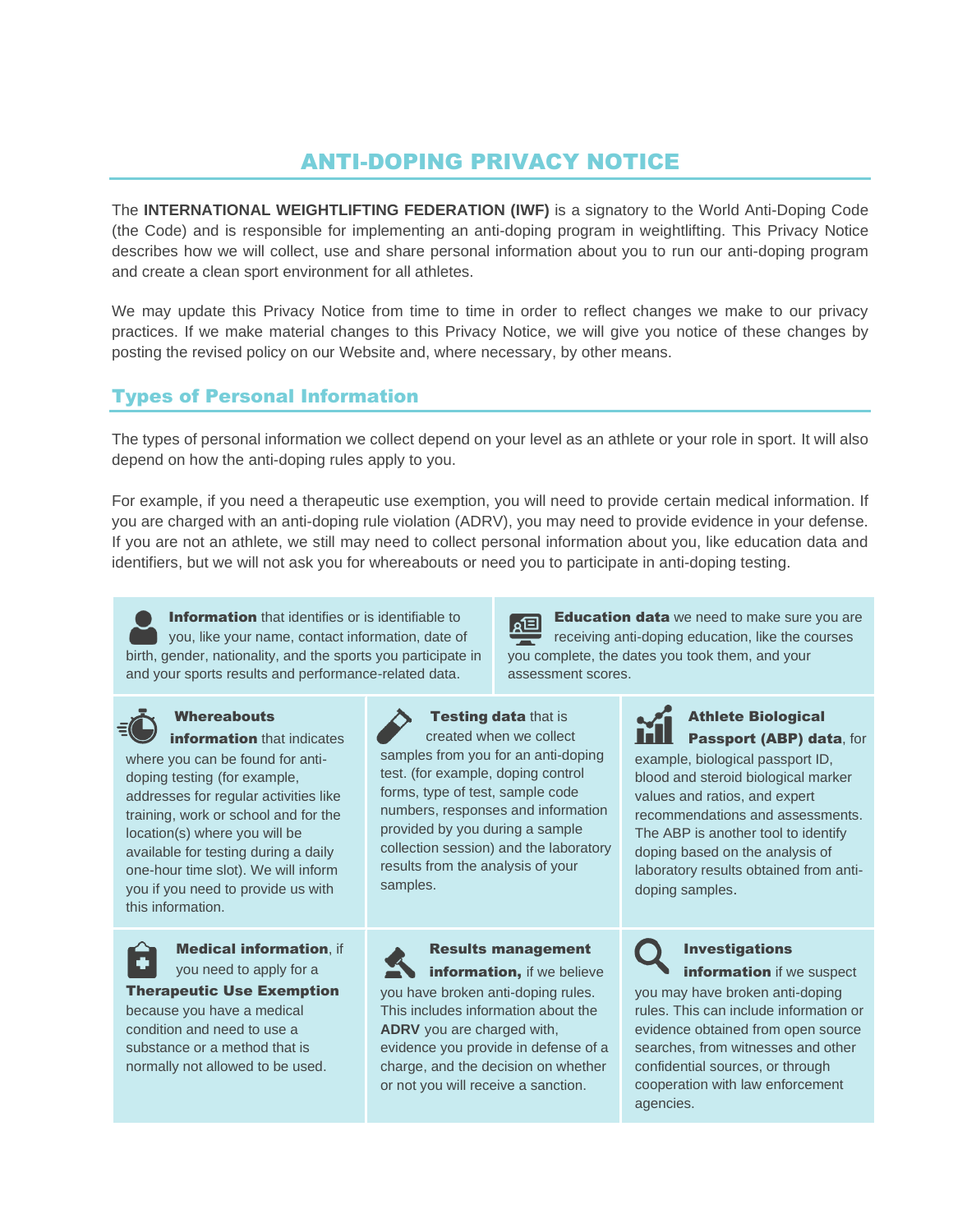# How and Why We Use Personal Information

Our role as an anti-doping organization (ADO) is to detect, deter and prevent doping in sport, in accordance with the Code, the International Standards (IS), and our IWF Anti-Doping Rules. This involves using personal information to carry out the following anti-doping activities:

| <b>Anti-Doping Activities</b>                                                                                                                                                                                     | <b>Main Personal Information Types</b><br><b>Used for Each Activity</b> |  |  |  |  |              |  |  |
|-------------------------------------------------------------------------------------------------------------------------------------------------------------------------------------------------------------------|-------------------------------------------------------------------------|--|--|--|--|--------------|--|--|
|                                                                                                                                                                                                                   |                                                                         |  |  |  |  | <b>OPMBS</b> |  |  |
| Providing anti-doping education to you.                                                                                                                                                                           |                                                                         |  |  |  |  |              |  |  |
| Planning and conducting anti-doping tests, and locating you for<br>these tests using the whereabouts information you submit.                                                                                      |                                                                         |  |  |  |  |              |  |  |
| Analyzing the results from your biological samples.                                                                                                                                                               |                                                                         |  |  |  |  |              |  |  |
| Analyzing and following up on the recommendations and results<br>of your passport (Athlete Biological Passport or ABP).                                                                                           |                                                                         |  |  |  |  |              |  |  |
| Enforcing the IWF Anti-Doping Rules by identifying ADRVs,<br>issuing charges, and managing related proceedings.                                                                                                   |                                                                         |  |  |  |  |              |  |  |
| Processing requests to grant or recognize any therapeutic use<br>exemptions (TUE) you apply for.                                                                                                                  |                                                                         |  |  |  |  |              |  |  |
| Gathering intelligence and conducting investigations to better<br>target testing activities and identify ADRVs, including cooperating<br>with law enforcement.                                                    |                                                                         |  |  |  |  |              |  |  |
| Communicating with you for the purposes described above.                                                                                                                                                          |                                                                         |  |  |  |  |              |  |  |
| Coordinating and collaborating with other ADOs, for example, by<br>sharing intelligence to better target our testing activities or by<br>sharing information about our education program to avoid<br>duplication. |                                                                         |  |  |  |  |              |  |  |
| Reporting on our anti-doping activities to WADA to demonstrate<br>our compliance with the Code and International Standards.                                                                                       |                                                                         |  |  |  |  |              |  |  |
| Other activities authorized by the Code for purposes relating to<br>the protection of clean sport and the enforcement of the IWF Anti-<br>Doping Rules.                                                           |                                                                         |  |  |  |  |              |  |  |

We also maintain records to improve, monitor and report on our anti-doping activities. This can include creating statistics by aggregating personal information. For example, we create statistics about anti-doping tests we conduct and ADRVs for which we are the results management authority.

# Who We Share Personal Information With

We may need to share your personal information with the following individuals and organizations to run our anti-doping program and respect the Code: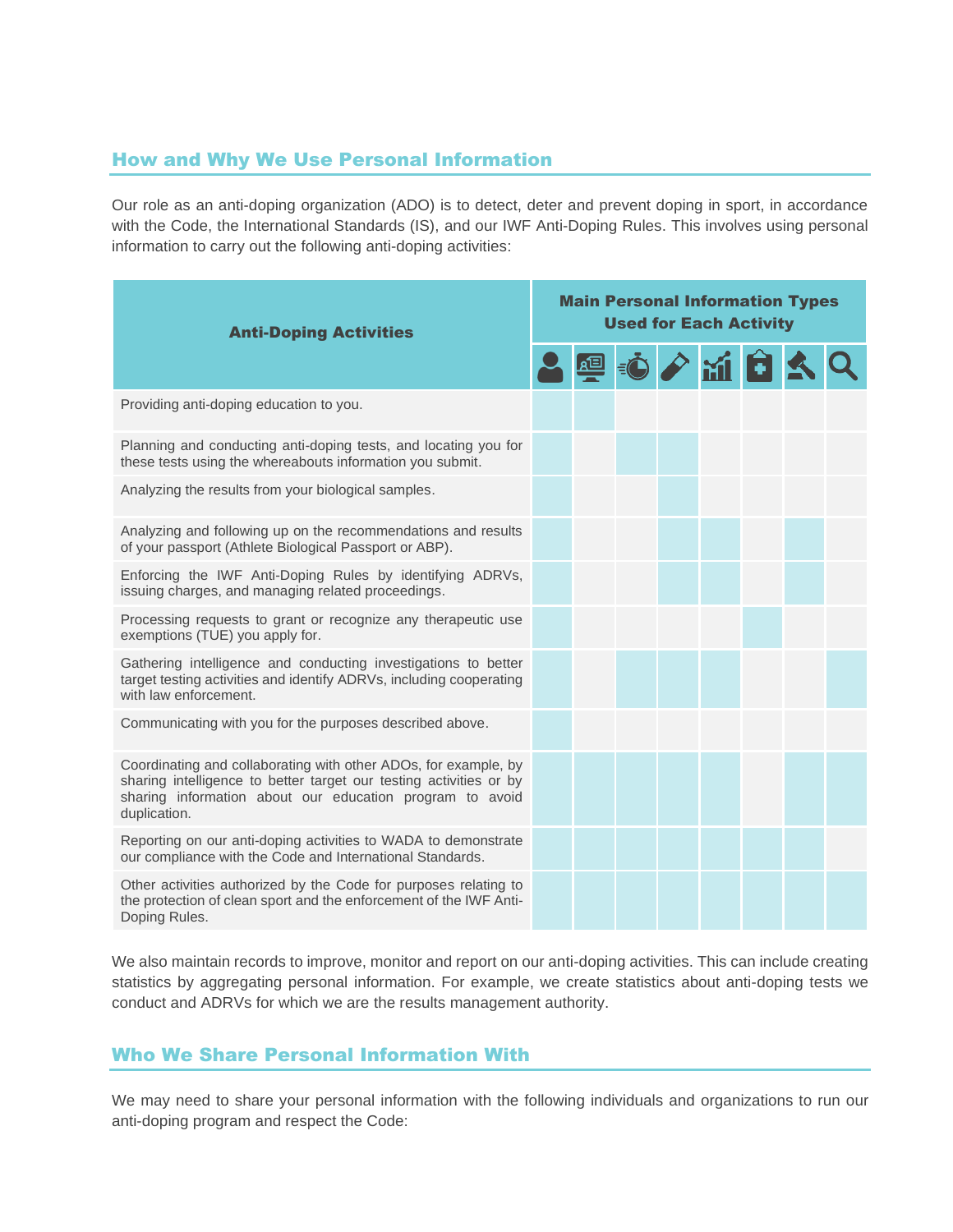- ❖ **Individuals you authorize** to receive or share your personal information, like an agent, coach, doctor, or a parent or guardian;
- ❖ **Code Signatories** that have testing authority, sample collection authority, or results management authority over you, like a National Anti-Doping Organization, International Federation, or Major Event Organizers;
- ❖ **WADA** (the World Anti-Doping Agency), that ensures all Code Signatories respect the rules of the Code. WADA also operates and manages the Anti-Doping Administration System (**ADAMS)**, a platform hosted in Canada to which we will upload your personal information. Using ADAMS facilitates the collaboration and sharing of information needed to run our anti-doping program.
- ❖ **Laboratories and Athlete Passport Management Units** that analyze anti-doping samples and the Athlete Biological Passport. They are subject to the International Standard for Laboratories, and only have access to coded data (based on sample codes or passport IDs);
- ❖ The **International Testing Agency (ITA),** which is an international organisation constituted as a notfor-profit foundation established in Switzerland, providing independent expert anti-doping serivces to ADOs. The IWFhas contractually delegated the management and implementation of the IWFantidoping programme to the ITA. As part such delegation, the ITA is duly authorized to collect and process personal data in the context of the implementation and enforcement of the IWF anti-doping programme in accordance with the IWF Anti-Doping Rules.
- ❖ Other **delegated third parties and service providers** that we hire to help us carry out anti-doping activities and maintain our operations. We require delegated third parties and service providers to agree to strict contractual controls designed to protect your personal information.
- ❖ **Disciplinary panels** and **hearing bodies** (including without limitation the Court of Arbitration for Sport), for adjudicating ADRVs in accordance with the Code.
- ❖ **Public authorities** responsible for enforcing sport and anti-doping laws and for investigating offences tied to doping in sport.

In accordance with the Code, some of your personal information, such as your name, sport and other antidoping related data may be publicly disclosed in cases where you have been charged with or convicted of an anti-doping rule violaiton. Your personal information may also be disclosed to third parties in any event where such disclosure (a) is required by law, regulation or compulsory legal process, (b) takes place with your consent, or (c) is necessary to assist law enforcement or governmental or other authorities in the detection, investigation or prosecution of a criminal offence or breach of the Code, provided that the personal information is reasonably relevant to the offence in question.

#### International Transfers

Your personal information may be made available by IWF or the ITA to third persons or parties, including authorised service providers, WADA and ADO that are located outside of the European Union and Switzerland. For example, your personal information will be recorded in ADAMS or transferred to authorised service providers or ADOs in countries where you train or participate in competitions. Such transfers are a necessary consequence of participation in organized sport and facilitate the strong public interests served by eliminating doping in sport.

The international transfer of your personal information to third countries and international organizations takes place in accordance with the Code and the ISPPPI. When transferring your personal infromation internationally we make sure to comply with applicable laws and regulations, for example, by ensuring that the recipients of your information maintain appropriate safeguards and provide an adequate level of data protection.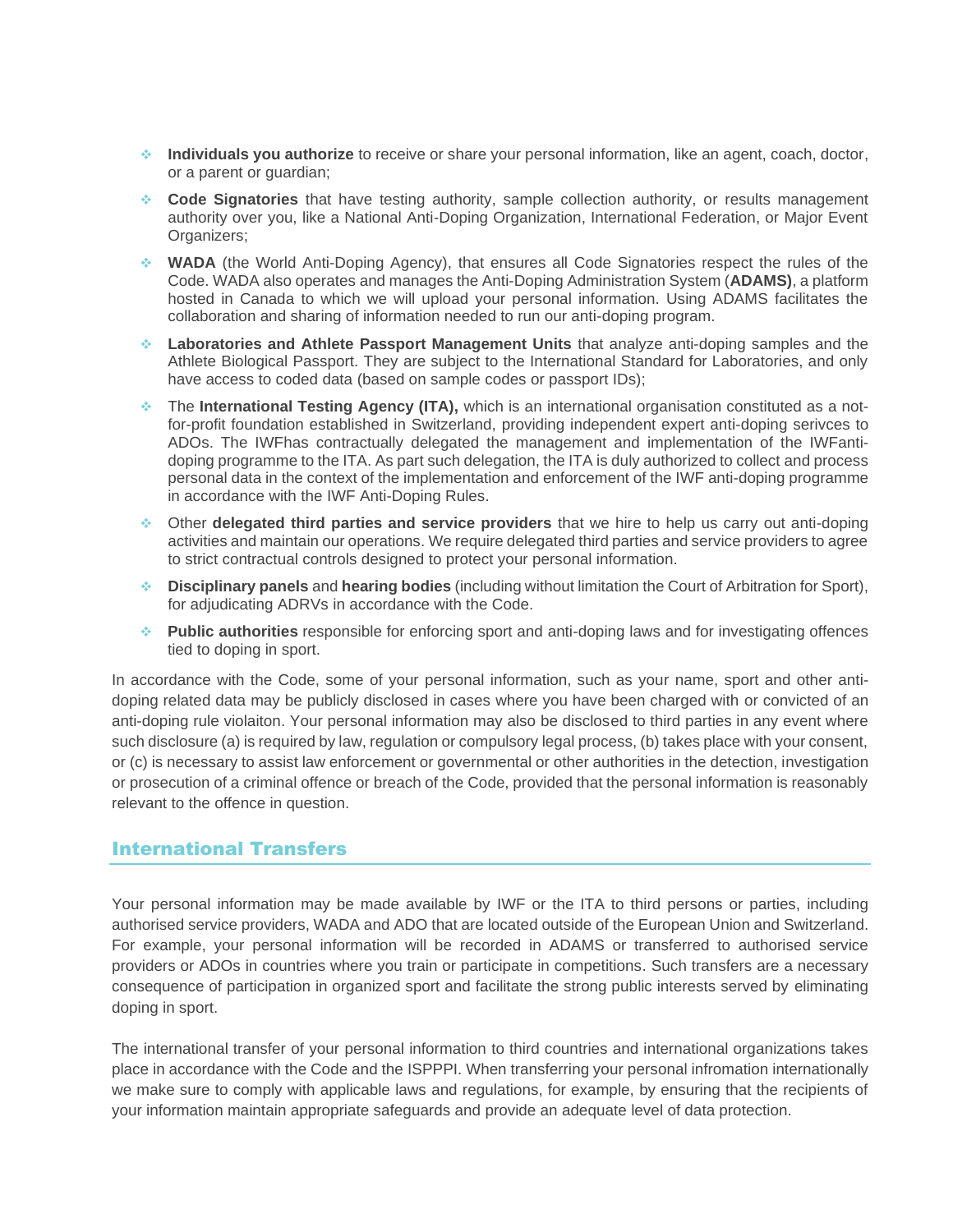For details about **ADAMS**, associated mobile apps like Athlete Central, and how WADA will process your personal information, review the **[ADAMS Privacy Policy](https://adams-help.wada-ama.org/hc/en-us/articles/360012071820-ADAMS-Privacy-Policy)** or contact WADA at **[privacy@wada-ama.org](mailto:privacy@wada-ama.org)**.

#### Fair & Lawful Processing

We process your personal information where necessary and proportionate to our anti-doping program. Under data protection laws, we rely on the following "legal grounds" or "bases" to process personal information for anti-doping activities:

- $\cdot$  with your consent; for instance, when you apply for a TUE;
- ❖ to comply with anti-doping laws, sports laws, or other applicable laws or compulsory legal processes;
- ❖ to serve the substantial public interest of eliminating doping in sport;
- ❖ to perform a contract or take necessary steps prior to entering a contract; and
- ❖ to fulfill legitimate interests associated with the activities of an ADO
- ❖ to protect your vital interests or those of another person
- ❖ based on applicable legal provisions authorising the processing of personal information for the purpose of fighting against doping.

# Your Rights

You have rights with respect to your personal information under the **[International Standard for the Protection](https://www.wada-ama.org/en/resources/data-protection/international-standard-for-the-protection-of-privacy-and-personal)  of Privacy [and Personal Information](https://www.wada-ama.org/en/resources/data-protection/international-standard-for-the-protection-of-privacy-and-personal)** and data protection laws, including the right to a copy of your personal information and to have it corrected, blocked or deleted in certain circumstances. You also have the right to lodge a complaint with us.

Because anti-doping is a mandatory feature of organized sport, it still may be necessary for us, the ITA, WADA, and other ADOs and organizations to continue to process your personal information to fulfill obligations under the Code, the International Standards, or national anti-doping or sport laws, despite your objection to such processing or withdrawal of consent (where applicable). This includes processing for investigations or proceedings related to possible ADRVs, as well as processing to establish, exercise or defend against legal claims involving you, WADA and/or an ADO. Objecting or withdrawing consent could also have consequences for you, such as triggering your non-compliance with the Code and IS, as well as the IWF Anti-Doping Rules; producing an ADRV (e.g., under Article 2.3 of the Code – Evasion, Refusal or Failure to Submit to Sample Collection); or preventing you from participating in sporting events.

Please [Contact Us](#page-4-0) to exercise your rights or if you have questions or complaints about how we handle personal information.

#### Safeguards & Retention

We have adopted measures, including administrative, technical, physical and contractual measures, to protect personal information in our custody and control against theft, loss and unauthorized access, use, modification or disclosure.